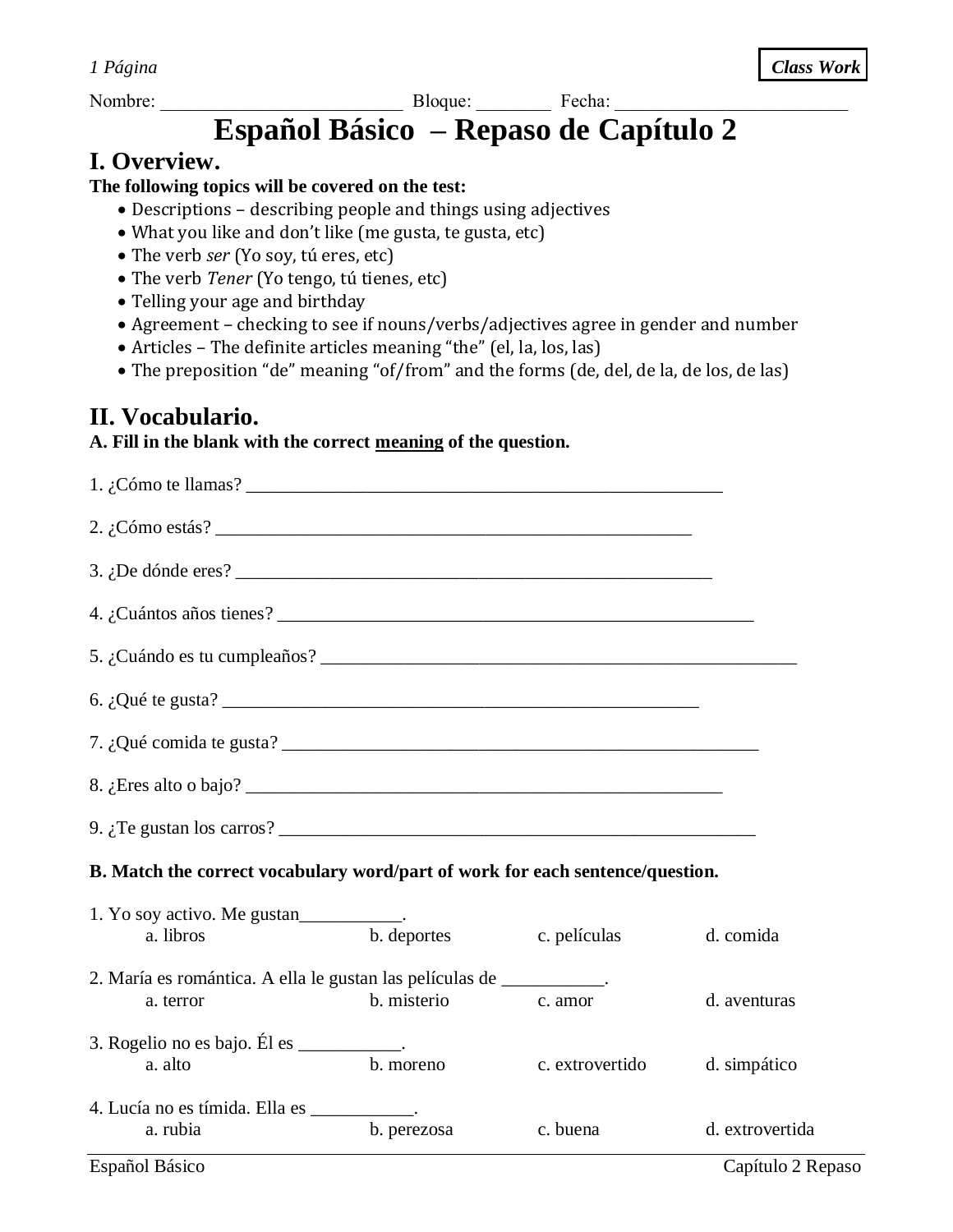### 2 Página

#### C. Match each person with the correct subject in Spanish.

| 1. Yo                                                                                                                                                                                                                                                                                                                                                                                                                     | a. We             |
|---------------------------------------------------------------------------------------------------------------------------------------------------------------------------------------------------------------------------------------------------------------------------------------------------------------------------------------------------------------------------------------------------------------------------|-------------------|
| 2. Ella                                                                                                                                                                                                                                                                                                                                                                                                                   | b. you (formal)   |
| 3. Tú                                                                                                                                                                                                                                                                                                                                                                                                                     | c. They           |
| 4. Ellos _________                                                                                                                                                                                                                                                                                                                                                                                                        | d. You (informal) |
| 5. Nosotros                                                                                                                                                                                                                                                                                                                                                                                                               | e. I              |
|                                                                                                                                                                                                                                                                                                                                                                                                                           | f. She            |
|                                                                                                                                                                                                                                                                                                                                                                                                                           | g. He             |
| D. Write word in Spanish. Watch spelling!!                                                                                                                                                                                                                                                                                                                                                                                |                   |
|                                                                                                                                                                                                                                                                                                                                                                                                                           |                   |
|                                                                                                                                                                                                                                                                                                                                                                                                                           |                   |
| 3. pretty $\frac{1}{\sqrt{1-\frac{1}{\sqrt{1-\frac{1}{\sqrt{1-\frac{1}{\sqrt{1-\frac{1}{\sqrt{1-\frac{1}{\sqrt{1-\frac{1}{\sqrt{1-\frac{1}{\sqrt{1-\frac{1}{\sqrt{1-\frac{1}{\sqrt{1-\frac{1}{\sqrt{1-\frac{1}{\sqrt{1-\frac{1}{\sqrt{1-\frac{1}{\sqrt{1-\frac{1}{\sqrt{1-\frac{1}{\sqrt{1-\frac{1}{\sqrt{1-\frac{1}{\sqrt{1-\frac{1}{\sqrt{1-\frac{1}{\sqrt{1-\frac{1}{\sqrt{1-\frac{1}{\sqrt{1-\frac{1}{\sqrt{1-\frac{$ |                   |
|                                                                                                                                                                                                                                                                                                                                                                                                                           |                   |
| $5. \text{lazy}$                                                                                                                                                                                                                                                                                                                                                                                                          |                   |

# E. Identify each picture with the correct word in Spanish.

| $\overline{2}$ |  |
|----------------|--|
| 3.             |  |
| 4              |  |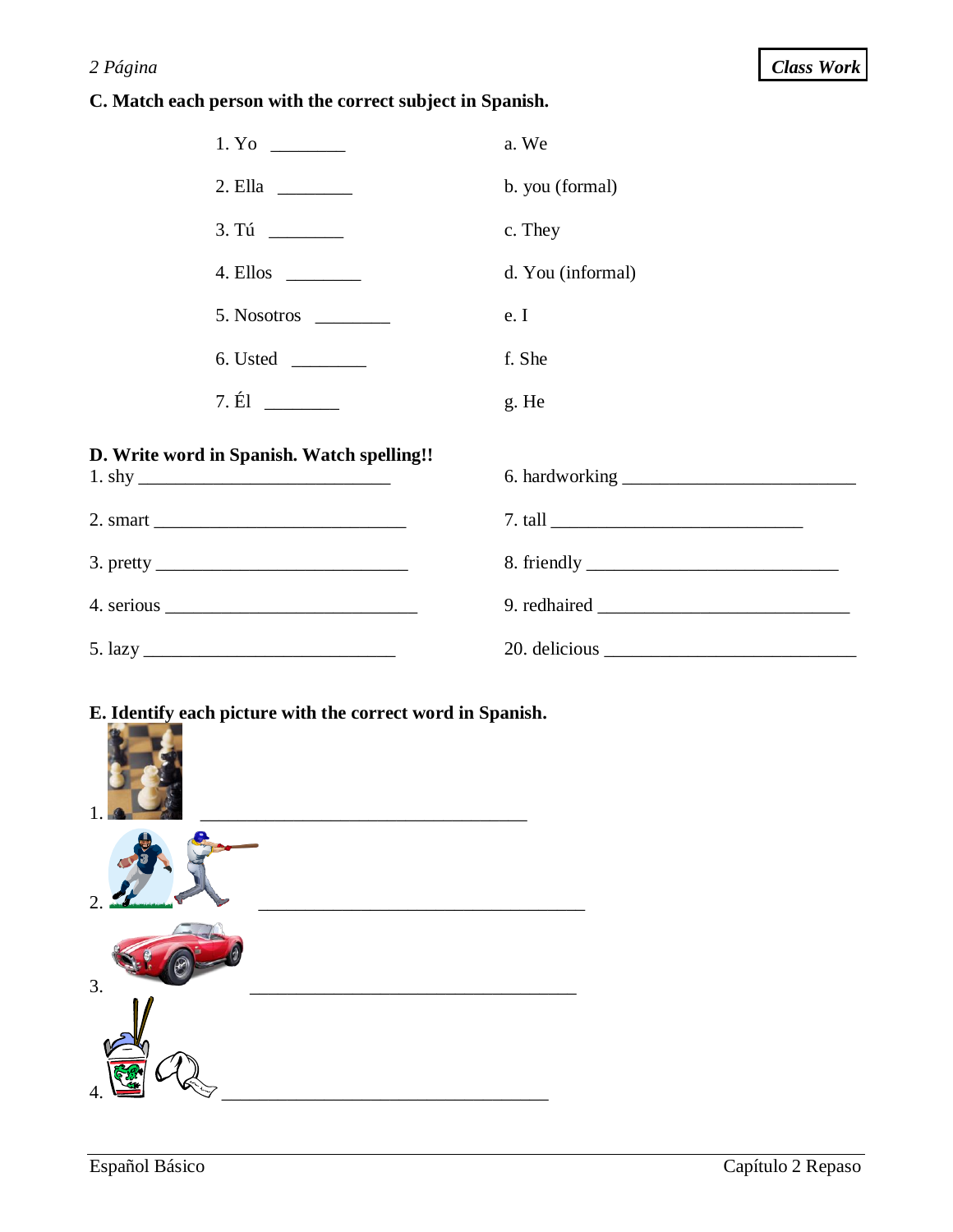| 6.                                                                                                                                                                                                                                    |
|---------------------------------------------------------------------------------------------------------------------------------------------------------------------------------------------------------------------------------------|
|                                                                                                                                                                                                                                       |
| 8.                                                                                                                                                                                                                                    |
| 9.                                                                                                                                                                                                                                    |
| 10.                                                                                                                                                                                                                                   |
| F. Answer each question in complete sentences in SPANISH.                                                                                                                                                                             |
| 1. ¿Cómo te llamas? $\qquad \qquad$                                                                                                                                                                                                   |
|                                                                                                                                                                                                                                       |
| 3. $i$ De dónde eres?                                                                                                                                                                                                                 |
| 4. ¿Cuántos años tienes?<br><u>Les años tienes</u> en la contrada de la contrada de la contrada de la contrada de la contrada de la contrada de la contrada de la contrada de la contrada de la contrada de la contrada de la contrad |
|                                                                                                                                                                                                                                       |
|                                                                                                                                                                                                                                       |
|                                                                                                                                                                                                                                       |
|                                                                                                                                                                                                                                       |
| 9. $\zeta$ Te gustan los carros?                                                                                                                                                                                                      |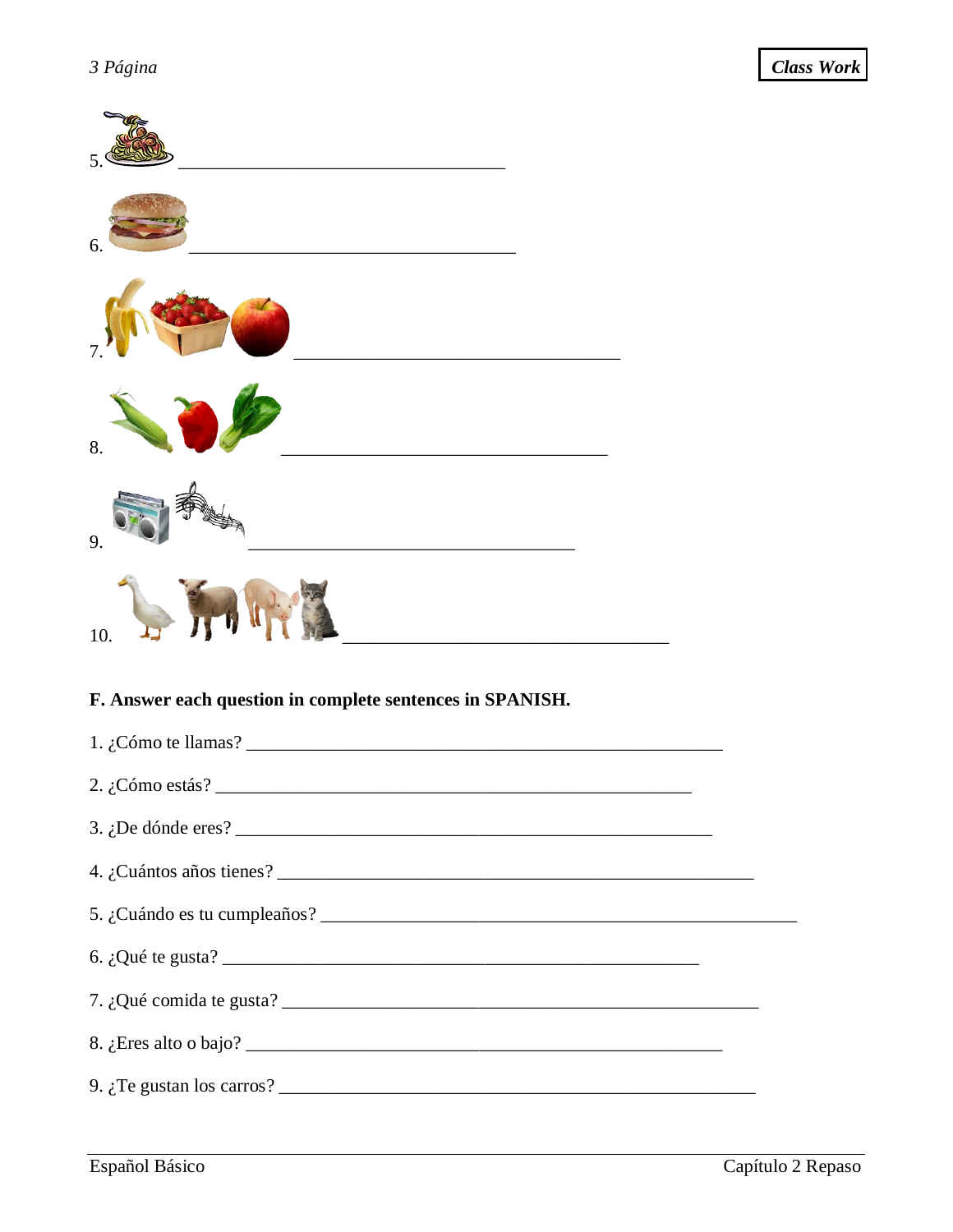# **III. Gramática. A. Fill in the chart with the correct form of SER.**

| English: I am               | Spanish: Nosotros<br>English: We are |
|-----------------------------|--------------------------------------|
| Spanish: Tú                 |                                      |
| English: You are (informal) | English: You all are                 |
| Spanish: $\hat{E}$ l        |                                      |
| English: He is              | English: They are                    |
| English: She is             | Spanish: Ellas<br>English: They are  |
|                             | Spanish: Ustedes                     |
| English: You are (formal)   | English: You all are                 |
|                             |                                      |

## **A. Fill in the chart with the correct form of TENER.**

|                              | Spanish: Nosotros     |
|------------------------------|-----------------------|
| English: I have              | English: We have      |
| Spanish: Tú                  | Spanish: Vosotros     |
| English: You have (informal) | English: You all have |
| Spanish: $\tilde{E}$ l       |                       |
| English: He has              | English: They have    |
|                              |                       |
| English: She has             | English: They have    |
|                              | Spanish: Ustedes      |
| English: You have (formal)   | English: You all have |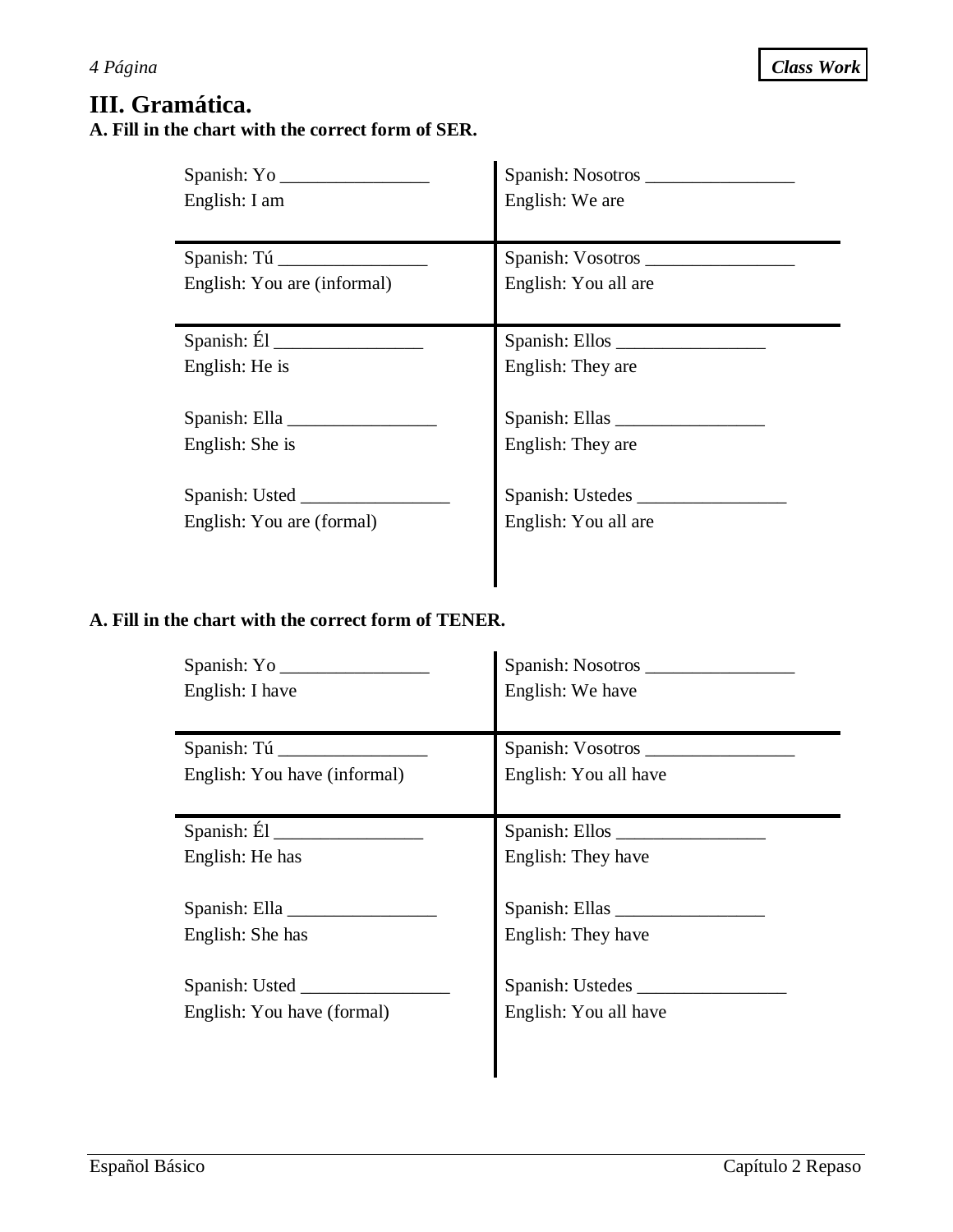# **C. Choose the correct word that agrees. Watch gender and number!**

| 1. Ella es ________________________.     |                                                             |          |               |               |
|------------------------------------------|-------------------------------------------------------------|----------|---------------|---------------|
| a. bonito                                | b. bonita                                                   |          | c. bonitos    | d. bonitas    |
| 2. $E1$ es _________________________.    |                                                             |          |               |               |
| a. alto                                  | b. alta                                                     |          | c. altos      | d. altas      |
|                                          |                                                             |          |               |               |
| a. simpático                             | b. simpática                                                |          | c. simpáticos | d. simpáticas |
| 4. Ellas son __________________________. |                                                             |          |               |               |
| a. moreno                                | b. morena                                                   |          | c. morenos    | d. morenas    |
| 5. José y Luís son ____________________. |                                                             |          |               |               |
| a. activo                                | b. activa                                                   |          | c. activos    | d. activas    |
|                                          |                                                             |          |               |               |
| a. el                                    | b. la                                                       |          | c. los        | d. las        |
|                                          |                                                             |          |               |               |
| a. el                                    | $b.$ la                                                     |          | c. los        | d. las        |
|                                          |                                                             |          |               |               |
| a. el                                    | $b.$ la                                                     | c. los   |               | d. las        |
|                                          | B. Choose the correct form of the verb GUSTAR.              |          |               |               |
|                                          | 1. A mí ________________________ los video juegos.          |          |               |               |
| a. me gusta                              | b. me gustan                                                |          | c. te gustan  | d. les gustan |
|                                          |                                                             |          |               |               |
| a. te gustan                             | b. les gusta                                                |          | c. le gusta   | d. nos gustan |
|                                          | 3. A ti ______________________ las películas de terror.     |          |               |               |
| a. os gustan                             | b. les gustan                                               |          | c. te gusta   | d. te gustan  |
|                                          | 4. A nosotros _________________________ los carros grandes. |          |               |               |
| a. me gusta                              | b. nos gustan                                               |          | c. les gusta  | d. te gustan  |
|                                          |                                                             |          |               |               |
| a. le gusta                              | b. les gusta                                                |          | c. le gustan  | d. les gustan |
| C. Choose the correct form of DE.        |                                                             |          |               |               |
|                                          |                                                             |          |               |               |
| a. de                                    | b. del                                                      | c. de la | d. de los     | e. de las     |
|                                          |                                                             |          |               |               |
| a. de                                    | b. del                                                      | c. de la | d. de los     | e. de las     |
|                                          |                                                             |          |               |               |
| a. de                                    | b. del                                                      | c. de la | d. de los     | e. de las     |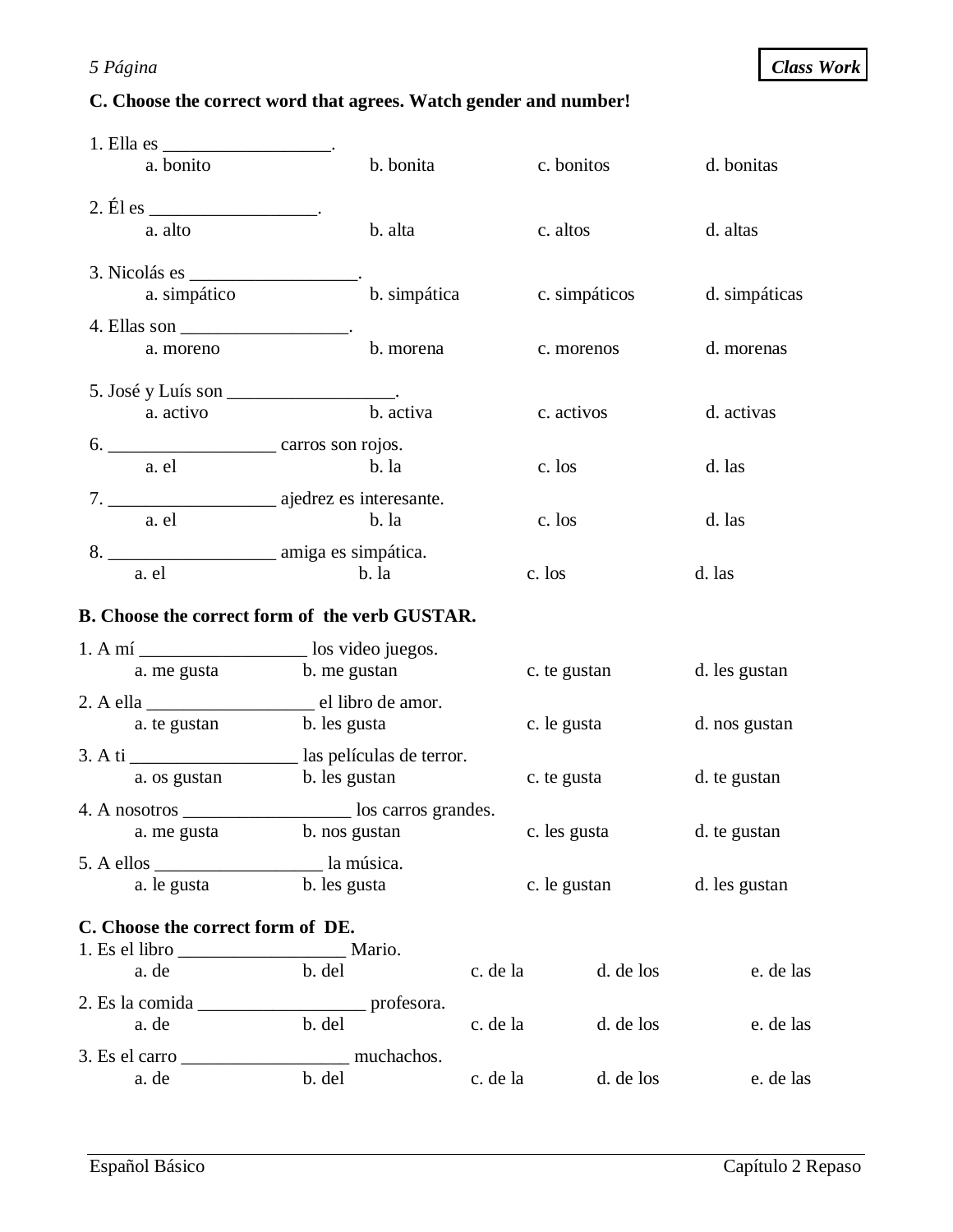# **IV. Lectura - Reading**

## **A. Read the paragraph and answer the questions that follow.**

¡Hola! ¿Cómo estás? Me llamo Sancho. Yo soy de la República Dominicana. Yo soy estudiante en la escuela. Me gustan las clases en la escuela. La clase de arte es muy buena. También, me gustan los deportes. Me gustan el béisbol y el basquetbol. Yo soy muy activo y extrovertido. Yo no soy tímido y no soy perezoso. Soy muy trabajador. Me gustan las fiestas y me gustan mis amigos. Hoy, yo tengo una fiesta de cumpleaños. El 8 de enero es mi cumpleaños. Yo tengo quince años.

| 2. $i$ De dónde es?     |  |
|-------------------------|--|
| 3. ¿Qué clase le gusta? |  |
|                         |  |
|                         |  |
|                         |  |
|                         |  |
|                         |  |
|                         |  |
|                         |  |

#### **B. Read the conversation and answer the questions that follow.**

| <b>Alicia</b> | Hola. Yo soy Alicia. ¿Qué comida te gusta?                                         |
|---------------|------------------------------------------------------------------------------------|
| <b>Miguel</b> | Me gusta la comida china y también me gusta el helado. ¿Y tú?                      |
| <b>Alicia</b> | No me gusta la comida china. Me gusta la comida italiana. Mi favorito es la pizza. |
| <b>Miguel</b> | $i$ . Te gusta el helado?                                                          |
| <b>Alicia</b> | Sí me gusta el helado.                                                             |
| <b>Miguel</b> | ¿Qué te gusta más, el helado o la pizza?                                           |
| <b>Alicia</b> | Me gusta la pizza más. Me gusta la pizza con verduras.                             |
| <b>Miguel</b> | Ah. A mí me gusta la pizza con frutas.                                             |
| <b>Alicia</b> | $i$ Con frutas?                                                                    |
| <b>Miguel</b> | Sí, me gusta la pizza con piñas, manzanas, y fresas.                               |
| <b>Alicia</b> | ¡Qué raro!                                                                         |
|               |                                                                                    |

- 1. What is Alicia's favorite food?
- 2. What is Miguel's favorite food?
- 3. Does Alicia like chinese food? \_\_\_\_\_\_\_\_\_\_\_\_\_\_\_\_\_\_\_\_\_\_\_\_\_\_\_\_\_\_\_\_\_\_\_\_\_\_\_\_\_\_\_\_\_\_